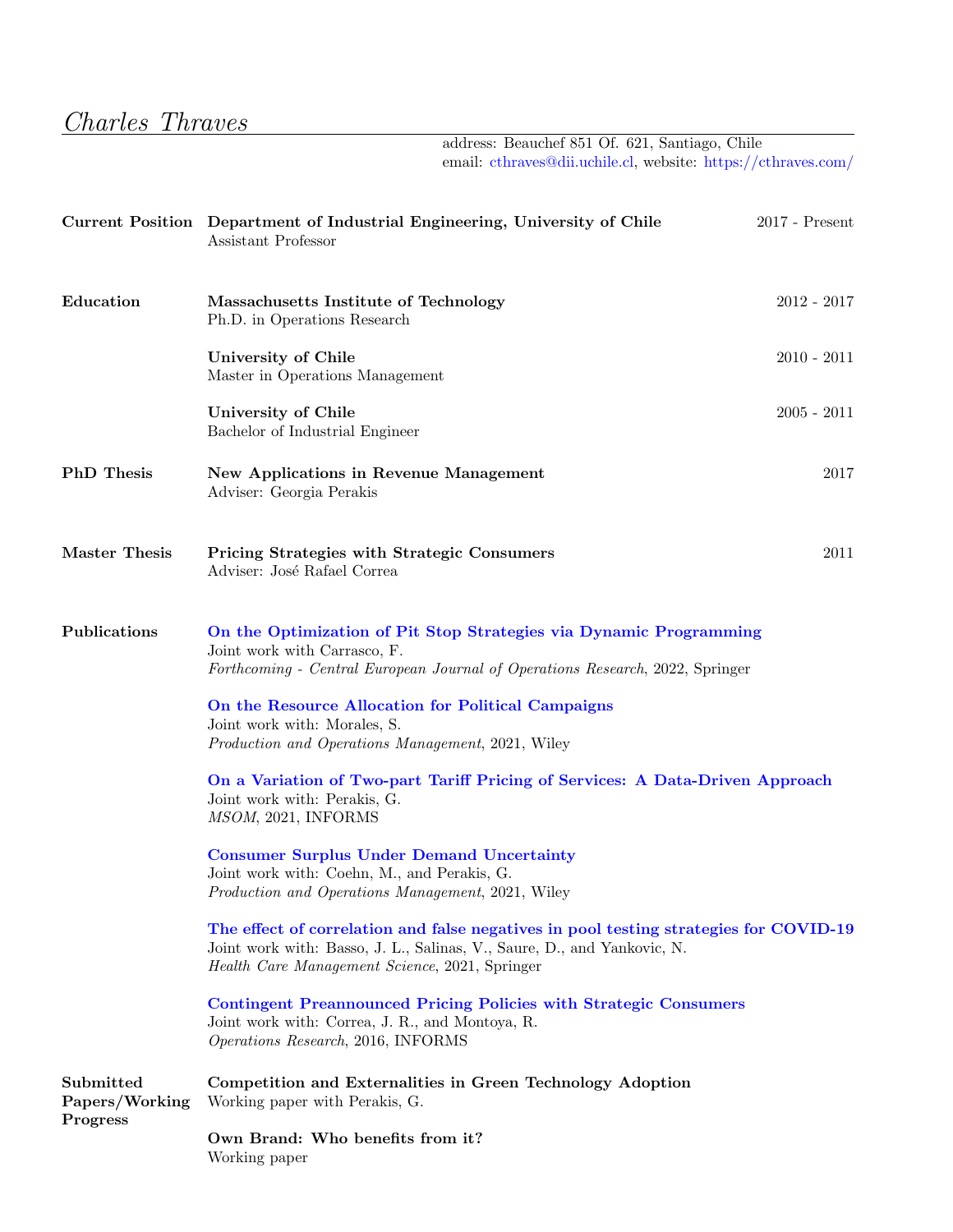|                                       | Political choice estimation using demographic and voters' topic opinions<br>Working paper with Piña, C.                                                                                                                                                                             |                 |  |
|---------------------------------------|-------------------------------------------------------------------------------------------------------------------------------------------------------------------------------------------------------------------------------------------------------------------------------------|-----------------|--|
| Refereed<br>Conference<br>Proceedings | Competition and Externalities in Green Technology Adoption<br>2015 Sustainable Operations SIG, MSOM Toronto<br>2014 MSOM Seattle                                                                                                                                                    |                 |  |
|                                       | Contingent Preannounced Pricing Policies with Strategic Consumers<br>2012 MSOM New york                                                                                                                                                                                             |                 |  |
| <b>Invited Talks</b>                  | On the Resource Allocation for Political Campaigns<br>Catholic University, Santiago, Chile                                                                                                                                                                                          | Spring 2020     |  |
|                                       | On the Resource Allocation for Political Campaigns<br>University Adolfo Ibañez, Santiago, Chile                                                                                                                                                                                     | Spring 2019     |  |
| Academic<br>Achievements              | Franz Edelman Award: "Analytics Saves Lives During the Covid Crisis in Chile"<br>2022                                                                                                                                                                                               |                 |  |
|                                       | Best Student Paper at POMS: College of Supply Chain Management<br>Ranked number one of the Master in Operations Management                                                                                                                                                          | 2015            |  |
|                                       | Best teaching assistant of 2010<br>Best teaching assistant of 2011                                                                                                                                                                                                                  | 2011<br>2012    |  |
|                                       | Distinguish student during years                                                                                                                                                                                                                                                    | $2005 - 2009$   |  |
|                                       | Gold medal in the national (Chilean) math olympics                                                                                                                                                                                                                                  | 2002            |  |
| Research<br>Internships               | University of Columbia<br>Worked with Nicolás Stier-Moses on a problem in games and optimization. Also audited two<br>courses.                                                                                                                                                      | Winter 2011     |  |
| Working                               | Apple                                                                                                                                                                                                                                                                               | Summer 2015     |  |
| Experience                            | Internship                                                                                                                                                                                                                                                                          | Cupertino, CA   |  |
|                                       | Develop an optimization tool to improve the supply chain process resulting in savings of several<br>millions of dollars each coming year. The tool is able to solve formulate, solve, and output<br>on-the-fly the different business rules of the problem in procurement meetings. |                 |  |
|                                       | <b>CODELCO</b>                                                                                                                                                                                                                                                                      | Spring 2011     |  |
|                                       | Advance Excel Course                                                                                                                                                                                                                                                                | Santiago, Chile |  |
|                                       | Teach as a private consultant the main tools of Microsoft Excel in ten classes, reviewing exercises<br>to put in practice the wide range of functions, shortcuts, macros and other features that this<br>software provides.                                                         |                 |  |
|                                       | Falabella                                                                                                                                                                                                                                                                           | Summer 2009     |  |
|                                       | Consultancy<br>Worked on a model to predict sales of every store in Chile based on econometric regressions with<br>specific independent variables for each of the stores.                                                                                                           | Santiago, Chile |  |
|                                       | Bank Itaú Chile                                                                                                                                                                                                                                                                     | Summer 2009     |  |
|                                       | Internship<br>Create a worksheet to value a derivative (Interest Rate Swap), considering the different financial<br>calendars, interest rates and other specifications.                                                                                                             | Santiago, Chile |  |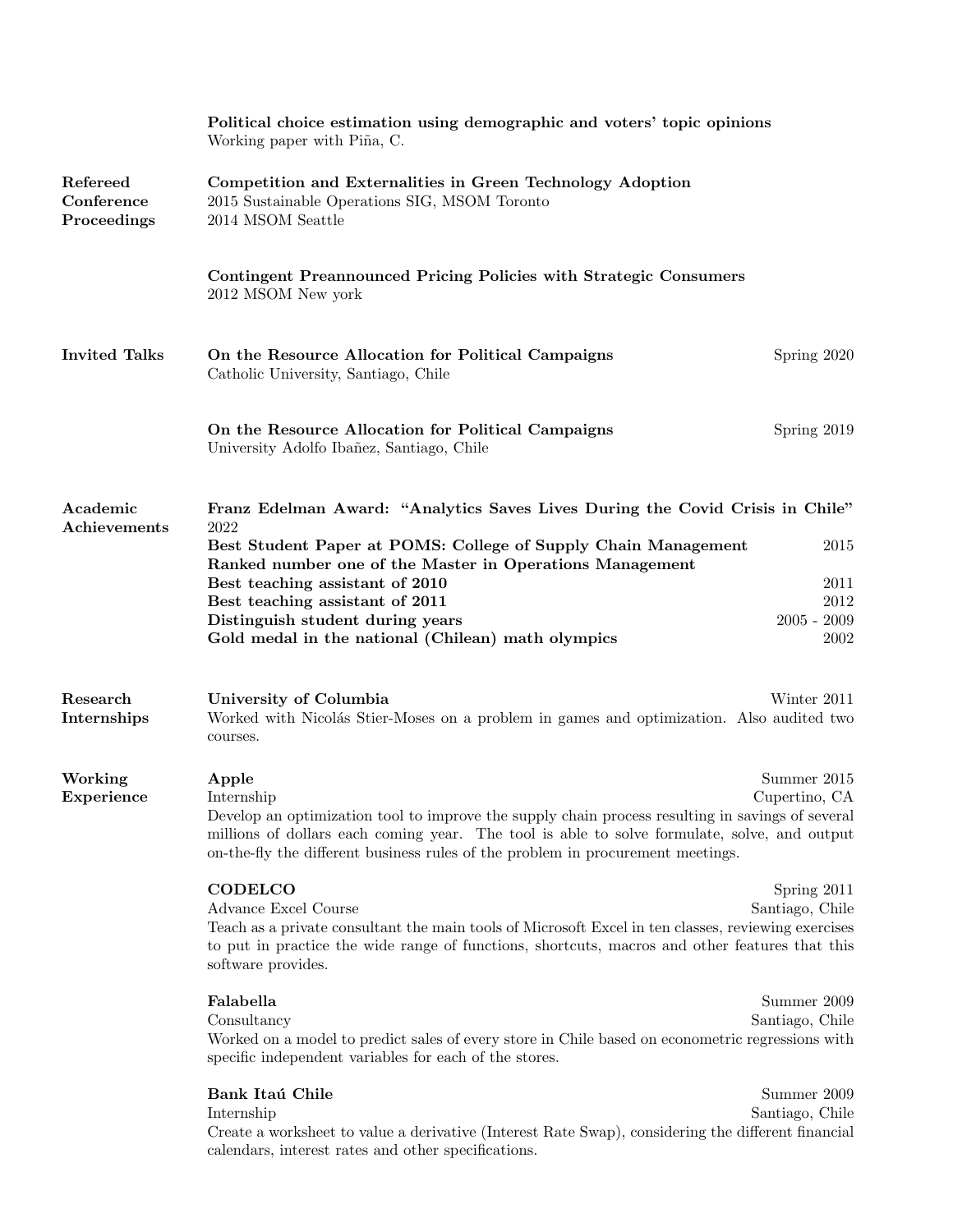| Teaching                                  | Under graduate:                                     |                  |
|-------------------------------------------|-----------------------------------------------------|------------------|
| (University of                            | Probability [IN3141-1]                              | Spring 2022      |
| Chile)                                    | Probability [IN3141-1]                              | Spring 2021      |
|                                           | Probability [IN3141-1]                              | Fall $2021$      |
|                                           | Operations Management I [IN4703-1]                  | Spring 2020      |
|                                           | Operations Management I [IN4703-2]                  | Fall 2020        |
|                                           | Operations Management I [IN4703-2]                  | Spring 2019      |
|                                           | Operations Management I [IN4703-2]                  | Fall 2019        |
|                                           | Operations Management I [IN4703-1]                  | Fall 2018        |
|                                           | Operations Management I [IN4703-1]                  | Fall $2018\,$    |
|                                           | Operations Management II [IN4704-2]                 | Spring 2011      |
|                                           | Graduate:                                           |                  |
|                                           | Operations Management [IN75R-1] - MBA               | Spring 2021      |
|                                           | Operations Management [IN75R-1/DPDIIGDE05-1] - MBA  | Spring 2020      |
|                                           | Applied Methods for Data Analyses [IN5724-1]        | Fall 2019        |
|                                           | Operations Management [IN75R-1] - MBA               | Spring 2019      |
|                                           | Operations Management [IN75R-1/IN7A6-1] - MBA       | Spring 2018      |
|                                           | Executive Education:                                |                  |
|                                           | Data Driven Decision Making - Certificate           | Spring 2021      |
|                                           | Data Driven Decision Making - Certificate           | Spring 2020      |
|                                           | Data Driven Decision Making - Certificate           | Spring 2019      |
|                                           |                                                     |                  |
| Assistant teacher Undergraduate:<br>(MIT) | <b>Optimization Methods in Management Science</b>   | Spring 2015      |
|                                           |                                                     |                  |
|                                           | Graduate: MBA                                       |                  |
|                                           | <b>Introduction to Operations Management</b>        | Fall 2015        |
|                                           | Graduate: LGO (Leaders for Global Operations)       |                  |
|                                           | <b>System Optimization and Analysis</b>             | Summer 2016      |
|                                           |                                                     |                  |
|                                           | Graduate: Executive-MBA                             |                  |
|                                           | <b>Excel Class</b>                                  | Spring 2016      |
|                                           |                                                     |                  |
| Assistant teacher<br>(University of       | Under graduate:<br><b>Advance Excel Course</b>      | Fall 2012        |
| Chile)                                    | Modeling and Optimization [IN3701]                  | Fall 2011        |
|                                           | <b>Operations Research [IN3702]</b>                 | <b>Fall 2010</b> |
|                                           | Economics [IN2201-2]                                | Spring 2009      |
|                                           | Operations Research [IN3702]                        | Spring 2009      |
|                                           | <b>Advance Excel Course</b>                         | Spring 2009      |
|                                           | Economics [IN2201-2]                                | Fall 2009        |
|                                           | <b>Operations Research [IN44A]</b>                  | Fall 2009        |
|                                           |                                                     |                  |
|                                           | Graduate: Master in Operations Management           |                  |
|                                           | Models and Algorithms of Optimization [IN770-1]     | Fall 2011        |
|                                           | Stochastic Models for Engineering Systems [IN79O-1] | Spring 2010      |